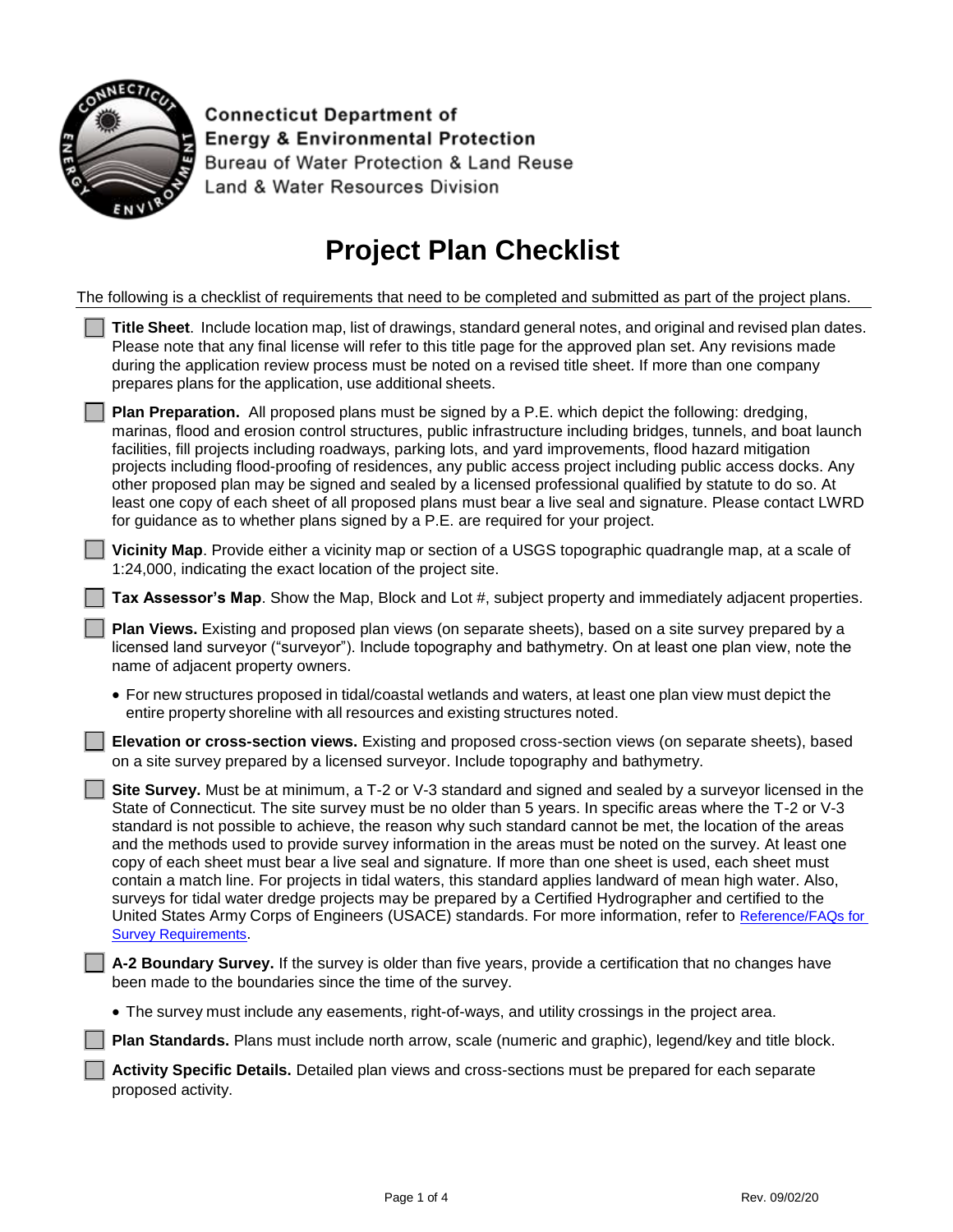## **Plan Checklist (continued)**

| Resource Boundaries. Show wetland and waterbody limits on all plan views. (The points on the wetland line<br>symbol point into the wetland.) Include wetland and waterbody names.                                                                                                                                                                                                                                                                                                                                                                                                                 |
|---------------------------------------------------------------------------------------------------------------------------------------------------------------------------------------------------------------------------------------------------------------------------------------------------------------------------------------------------------------------------------------------------------------------------------------------------------------------------------------------------------------------------------------------------------------------------------------------------|
| • For non-tidal/inland wetlands, include delineations for both state wetlands (by soil type) and federal wetlands<br>(by hydrology, soils and vegetation).                                                                                                                                                                                                                                                                                                                                                                                                                                        |
| • The tidal wetland boundary is determined by type of vegetation, refer to Connecticut General Statutes<br>Section 22a-29(2). Identify vegetation type on the plan. Include one foot above local extreme high water, if<br>applicable (see Reference Guide for Regulatory Jurisdiction in Tidal Waters and Wetlands).                                                                                                                                                                                                                                                                             |
| • Location and species of submerged aquatic vegetation must be identified on the plans.                                                                                                                                                                                                                                                                                                                                                                                                                                                                                                           |
| • Show the location of any known eagle or osprey nests within 600' of the proposed work area.                                                                                                                                                                                                                                                                                                                                                                                                                                                                                                     |
| Permanent and temporary tidal and inland wetland impacts. Impact areas need to be graphically shown with<br>temporary and permanent impacts clearly differentiated. A table should be included to quantify these impacts.<br>Impacts to wetlands and watercourses should be quantified by area. Layout an area that the Contractor will<br>be restricted to, all areas located within wetlands or watercourses will be counted as an impact area. Sufficient<br>room should be provided to perform the work, but disturbance to wetland resources need to be minimized to<br>the extent feasible. |
| Ordinary High Water (OHW) Line. Show location of OHW on all plans for activities in watercourses.                                                                                                                                                                                                                                                                                                                                                                                                                                                                                                 |
| Extent of Inundation. For those activities which will affect the hydrologic or hydraulic characteristics of a<br>non-tidal watercourse or inland wetland, show the pre- and post- construction aerial extent of inundation for<br>the 2-year, 10-year, 25-year, and 100-year storm frequency events.                                                                                                                                                                                                                                                                                              |
| Flow Arrows. Show for both existing and proposed watercourses and drainage systems, including swales<br>within the project limits.                                                                                                                                                                                                                                                                                                                                                                                                                                                                |
| Invert Elevations. Show for bridges and culverts. Invert elevations for drainage outlets are not required for<br>inland sites but the proposed volumetric flow rate (Qmax) and velocity (Vmax) the end of drainage runs needs<br>to be included. Invert elevations must be shown for all drainage outfalls within the Coastal Jurisdiction Line<br>$(CJL)$ .                                                                                                                                                                                                                                      |
| FEMA Floodplain Lines. 100-year flood limit, floodway (if present), and other pertinent flood lines included on<br>the plan and in the pertinent cross section and elevation views. Include the base flood elevation.                                                                                                                                                                                                                                                                                                                                                                             |
| Permanent and Temporary Floodplain Impacts. Impact areas need to be graphically shown with temporary<br>and permanent impacts clearly differentiated. Impacts to floodplains should be quantified by volume. A table<br>should be included to quantify these impacts.                                                                                                                                                                                                                                                                                                                             |
| Worksite Access and Staging. Show the proposed construction access. Staging plans should include the<br>temporary locations of: access roads, moorings, barges, work floats, and stockpiles.                                                                                                                                                                                                                                                                                                                                                                                                      |
| • Provide schematic staging plan(s) and suggested sequence of construction related to work in regulated<br>areas.                                                                                                                                                                                                                                                                                                                                                                                                                                                                                 |
| • Depict how access roads will be treated after construction.                                                                                                                                                                                                                                                                                                                                                                                                                                                                                                                                     |
| • For long access roads, it may provide insight to a regulatory reviewer to show a small scale view of the entire<br>length of the access road in relation to regulated areas, and only focus detail on the actual impact locations.                                                                                                                                                                                                                                                                                                                                                              |
| Stormwater Design. Should be in conformance with the 2004 Connecticut Stormwater Quality Manual to the<br>extent possible. For DOT projects, the design shall be in accordance with the DOT Drainage Manual (unless<br>otherwise determined by DOT Hydraulics and Drainage).                                                                                                                                                                                                                                                                                                                      |
| Water Handling. Specify an elevation for top of temporary water handling structures. A hydraulic table should<br>be included detailing the pertinent hydraulic data and elevations based on the derived temporary design storm.                                                                                                                                                                                                                                                                                                                                                                   |
| • Specify size of temporary gravity bypass pipe, if used, or minimum channel width to maintain flow<br>conveyance through the site between cofferdams.                                                                                                                                                                                                                                                                                                                                                                                                                                            |
| • For handling of the stream itself under a pumping scenario, the pump, pipe/hose, and outlet approximate<br>locations need to be shown. Ensure proper outlet control as may be necessary for pump discharges.                                                                                                                                                                                                                                                                                                                                                                                    |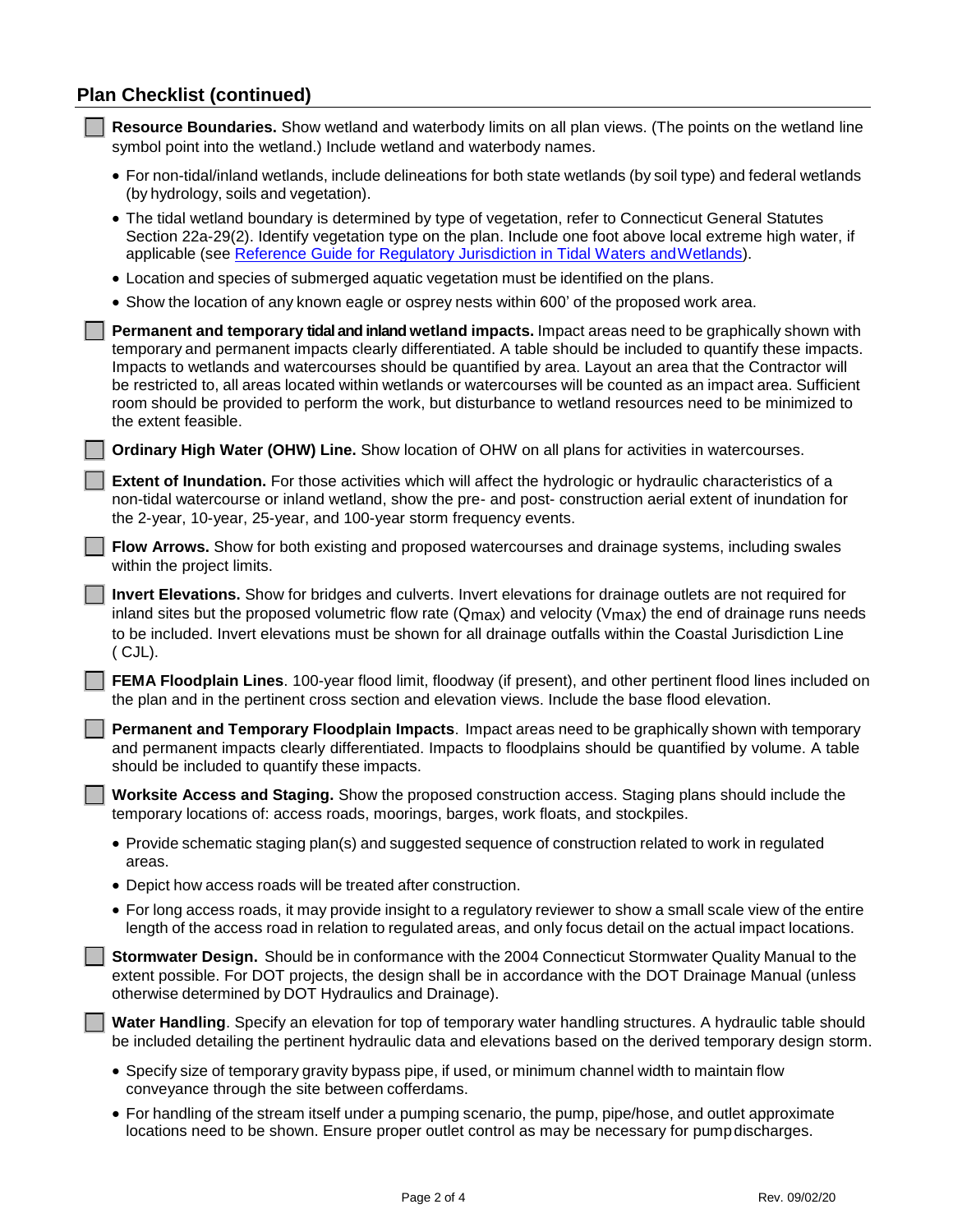## **Plan Checklist (continued)**

| Dewatering Basins. Show approximate size and location. Basins shall always be located outside of wetlands<br>and placed outside of floodplain/floodway areas to the extent possible.                                                                                                                                                            |  |  |
|-------------------------------------------------------------------------------------------------------------------------------------------------------------------------------------------------------------------------------------------------------------------------------------------------------------------------------------------------|--|--|
| • Address the handling and disposal plan for wet dredged/excavated sediment.                                                                                                                                                                                                                                                                    |  |  |
| • Dewatering/water handling is not required for the installation of fisheries enhancements (rock vanes, weir's,<br>vortex, rootwads, etc). These items are to be installed under flowing conditions, and at the direction of DEEP<br>Fisheries Division staff.                                                                                  |  |  |
| • "Clean" stormwater runoff within, or passing through, the project limits should be temporarily handled (via,<br>berms, swales, pipes, etc.) as necessary to divert flows around the work area.                                                                                                                                                |  |  |
| Erosion and Sediment Controls. Must be shown on plans and comply with standards in the 2002<br>Connecticut Guidelines for Soil Erosion and Sediment Control Manual (as amended).                                                                                                                                                                |  |  |
| Slope Protection and Permanent Stabilization Details. Include plantings, turf, erosion control matting<br>(biodegradable whenever possible), riprap, etc. where they will be used. Show location and call out type.                                                                                                                             |  |  |
| Fisheries/Wildlife Habitat Notes. Show details as required in accordance with consultations (Common Form<br>Attachments 20 and 23). Any work prohibition areas must be delineated on plans.                                                                                                                                                     |  |  |
| • When incorporating a wildlife shelf to meet USACE crossing criteria, clearly call out wildlife shelf and specify<br>material to be utilized. Show elevation and dimension(s) on section/elevation plans.                                                                                                                                      |  |  |
| Streambed Channel Material. Depict where natural streambed material/supplemental material is being<br>placed to topdress riprap or disturbed areas. On elevation plans, specify depth and call out top elevation on<br>banks where proposed (typically the 2-year storm elevation).                                                             |  |  |
| Mitigation, Landscaping. Provide planting plan & tables for impacted/disturbed wetland/buffer areas,<br>especially along watercourses. Seed mixes, where used, should be called out on the plans.                                                                                                                                               |  |  |
| • Invasive species control plans must be prepared for all USACE Pre-Construction Notification applications.                                                                                                                                                                                                                                     |  |  |
| . Wood chip mulch should not be used within the limits of inland wetlands or below the CJL.                                                                                                                                                                                                                                                     |  |  |
| . Do not place plantings under overhead utilities, and place them outside the clear zone.                                                                                                                                                                                                                                                       |  |  |
| <b>Additional Requirements Specific to Coastal/Tidal Projects</b>                                                                                                                                                                                                                                                                               |  |  |
| Flow Arrows. Identify direction of the ebb and flood tides.                                                                                                                                                                                                                                                                                     |  |  |
| Elevations. On all plans, in NAVD88, depict the Coastal Jurisdiction Line (CJL), Mean High Water (MHW),<br>Mean Low Water (MLW) and the High Tide Line (HTL). (HTL is required for USACE.) For dock applications,<br>show the water depth around the proposed dock location. Note distance structures extends past MHW<br>(required for USACE). |  |  |
| Navigation channels. Identify on plans and note distance to nearest channel (federal or local) with authorized<br>depth. If near a federal channel, note the state plane coordinates of the proposed structure's waterward end. For<br>bridges, show existing/temporary/proposed vertical clearances.                                           |  |  |
| Adjacent structures. Identify on plans and note distance to nearest structures including docks, bulkheads,<br>moorings and opposite shoreline.                                                                                                                                                                                                  |  |  |
| Adjacent property owners. Note the name and mailing addresses of the immediately adjacent property<br>owners on at least one plan view.                                                                                                                                                                                                         |  |  |
| Berthing areas. Identify the proposed vessel berthing location with the boat and any tie-off pilings included.                                                                                                                                                                                                                                  |  |  |
| Temporary and Permanent Utility Crossings. Show the location over navigable waterways, note the length<br>of time and clearance above channel. For federal clearance requirements, see 33 CFR 322.5(i).                                                                                                                                         |  |  |
| Tidal Wetland Mitigation. Coordinate plan details with LWRD staff prior to application submission.                                                                                                                                                                                                                                              |  |  |